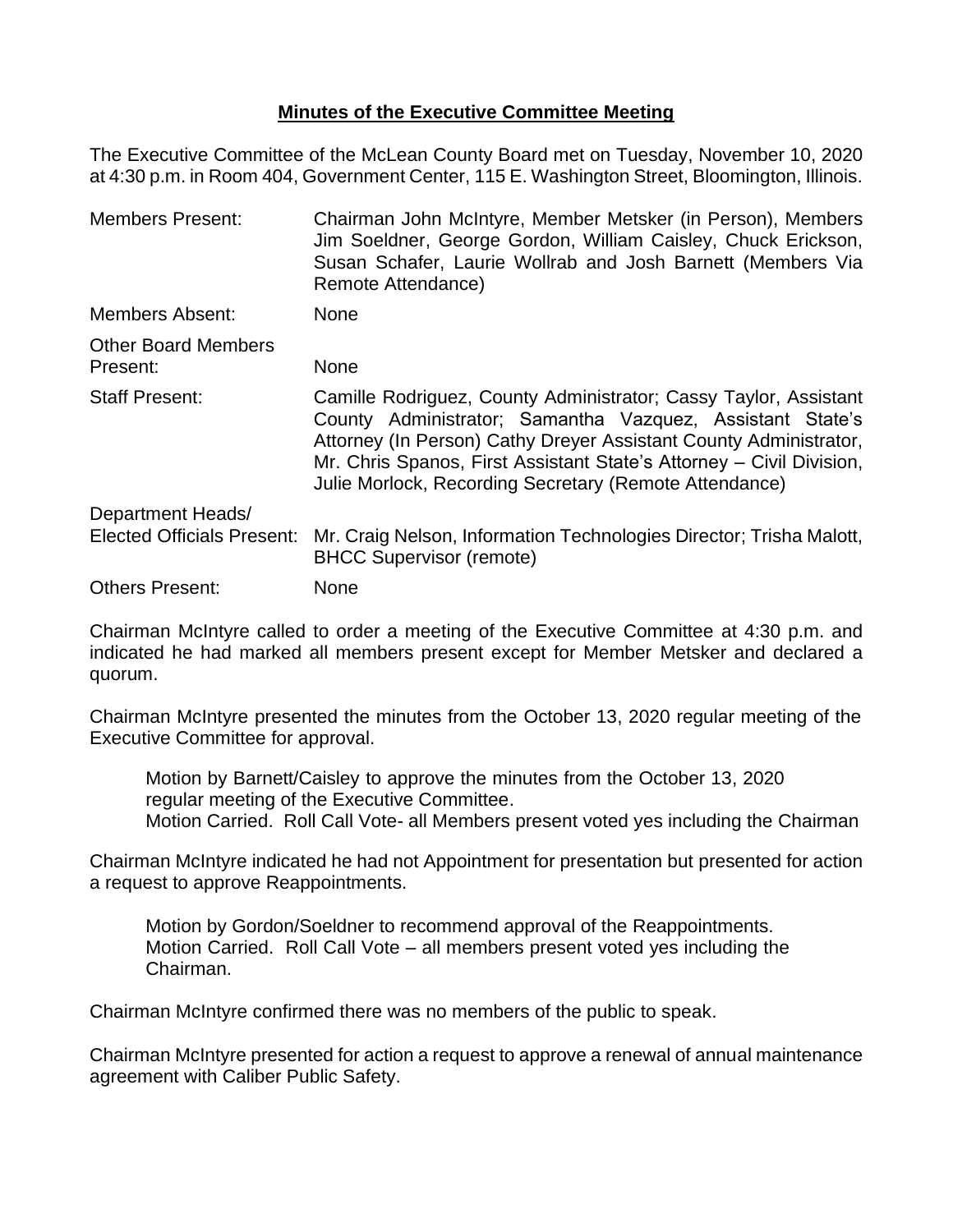Executive Committee Minutes November 10, 2020 Page **2** of **9**

> Motion by Motion by Caisley/Wollrab to recommend approval of a renewal of annual maintenance agreement with Caliber Public Safety. Motion Carried. Roll call vote – all members present voted yes including the Chairman.

Chairman McIntyre presented for action a request to approve a maintenance contract with CTI for Government Center Room 400 equipment.

Motion by Schafer/Metsker to recommend approval of a maintenance contract with CTI for Government Center Room 400 equipment. Motion Carried. Roll call vote, all members present voted yes including the Chairman.

Ms. Susan Schafer, Chairman of the Health Committee indicated they had nothing for action today but would have items for the Board next week. Chairman McIntyre asked if there were any questions, hearing none, he thanked her.

Mr. William Caisley Chairman of the Transportation Committee indicated they had no items for action today but would have items for the Board next week. Chairman McIntyre asked if there were any questions; hearing none, he thanked him.

Mr. George Gordon, Chairman of the Justice Committee presented for action a request to approve an Intergovernmental Agreement between the State of Illinois, Illinois Emergency Management Agency and the County of McLean.

Motion by Gordon/Soeldner to recommend approval of an Intergovernmental Agreement between the State of Illinois, Illinois Emergency Management Agency and the County of McLean.

Motion Carried. Roll Call Vote - all present voted aye including Chairman McIntyre

Mr. Gordon presented for action a request to approve an Intergovernmental Agreement between The State of Illinois, Illinois Emergency Management Agency and the County of McLean for the Illinois Emergency Management Agency Nuclear Safety Grant Program.

Motion by Gordon/Schafer to recommend approval of an Intergovernmental Agreement between The State of Illinois, Illinois Emergency Management Agency and the County of McLean for the Illinois Emergency Management Agency Nuclear Safety Grant Program.

Motion Carried. Roll Call Vote - all present voted yes including Chairman McIntyre.

Mr. Gordon confirmed it was ok to combine items D1c, d, and e. Mr. Gordon presented for action a request to approve Intergovernmental Agreements between the County of McLean and the City of Bloomington, Town of Normal and Illinois State University for booking services. Mr. Gordon noted the updated signature block on the Illinois State University Agreement.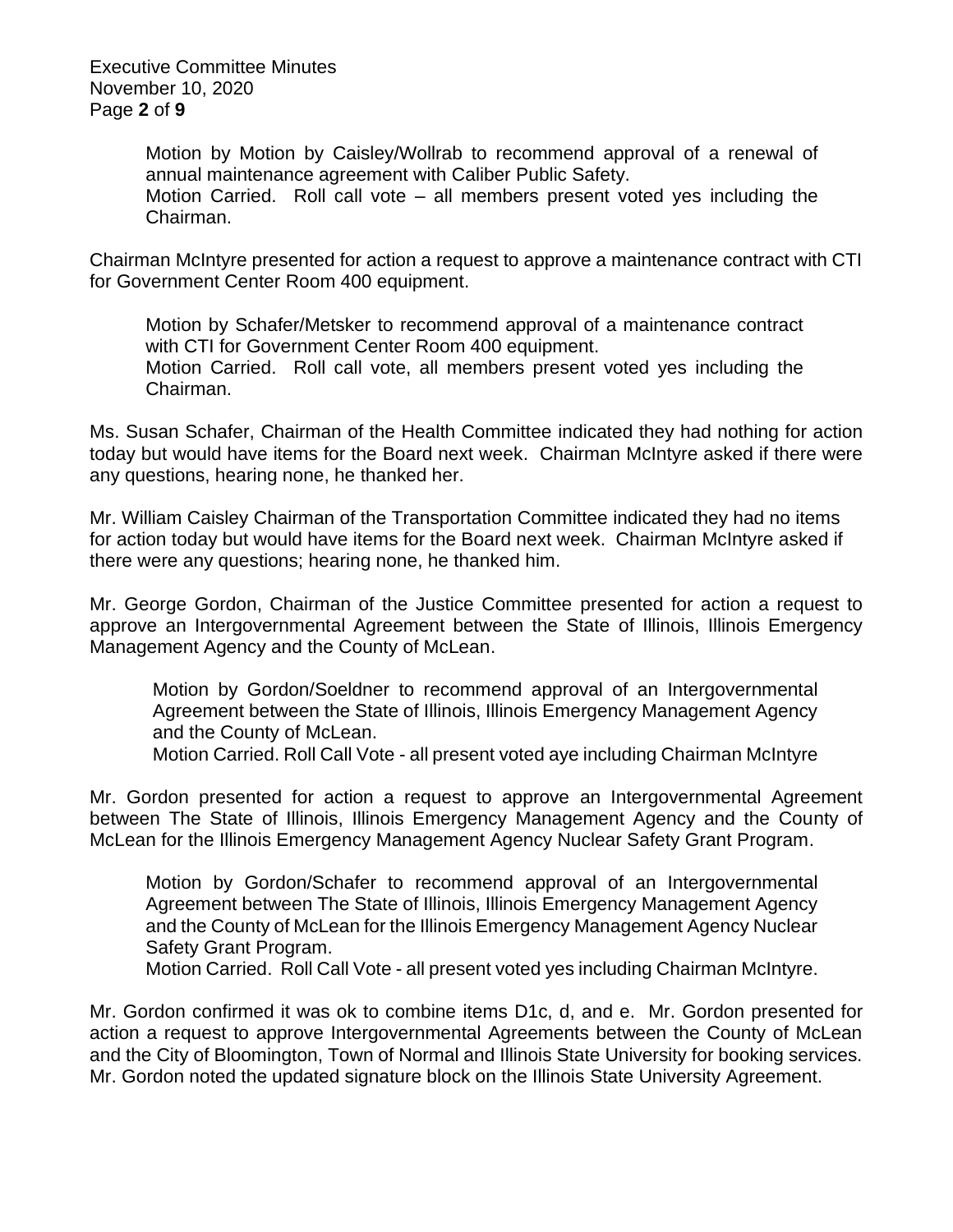Executive Committee Minutes November 10, 2020 Page **3** of **9**

> Motion by Gordon/Caisley to recommend approval of Intergovernmental Agreements between the County of McLean and the City of Bloomington, Town of Normal and Illinois State University for booking services. Motion Carried.

Mr. Gordon presented for action a request to approve an Emergency Appropriation Ordinance Amending the McLean County Fiscal Year 2020 Combined Annual Appropriation and Budget Ordinance for Children's Advocacy Center (0062) Budget.

Motion by Gordon/Barnett to recommend approval of an Emergency Appropriation Ordinance Amending the McLean County Fiscal Year 2020 Combined Annual Appropriation and Budget Ordinance for Children's Advocacy Center (0062) Budget.

Motion Carried.

Mr. Gordon indicated the Justice Committee had no further items for action today but would have additional items for the Board next week. Chairman McIntyre asked if there were any questions, hearing none, he thanked him.

Mr. Jim Soeldner, Chairman of the Finance Committee presented for action a request to approve the Fiscal Year 2021 Compensation Plan.

Motion by Soeldner/Gordon to recommend approval of the Fiscal Year 2021 Compensation Plan. Motion Carried.

Mr. Soeldner presented for action a request to approve an Audit Engagement Agreement with Clifton Larson Allen LLP. Mr. Caisley asked if this would be continued for a third-year next year and then a request for proposals issued after that. Ms. Rodriguez confirmed.

Motion by Soeldner/Metsker to recommend approval of an Audit Engagement Agreement with Clifton Larson Allen LLP Motion Carried. Roll call vote – all members present voted yes including the

Chairman

Mr. Soeldner presented for action a request to approve an Amendment to McLean County Revised Budget Policy Resolution Establishing the Budget Policy for Fiscal Year 2021.

Motion by Soeldner/Barnett to recommend approval of an Amendment to McLean County Revised Budget Policy Resolution Establishing the Budget Policy for Fiscal Year 2021.

Motion Carried. Roll call vote – all members present voted yes including the Chairman.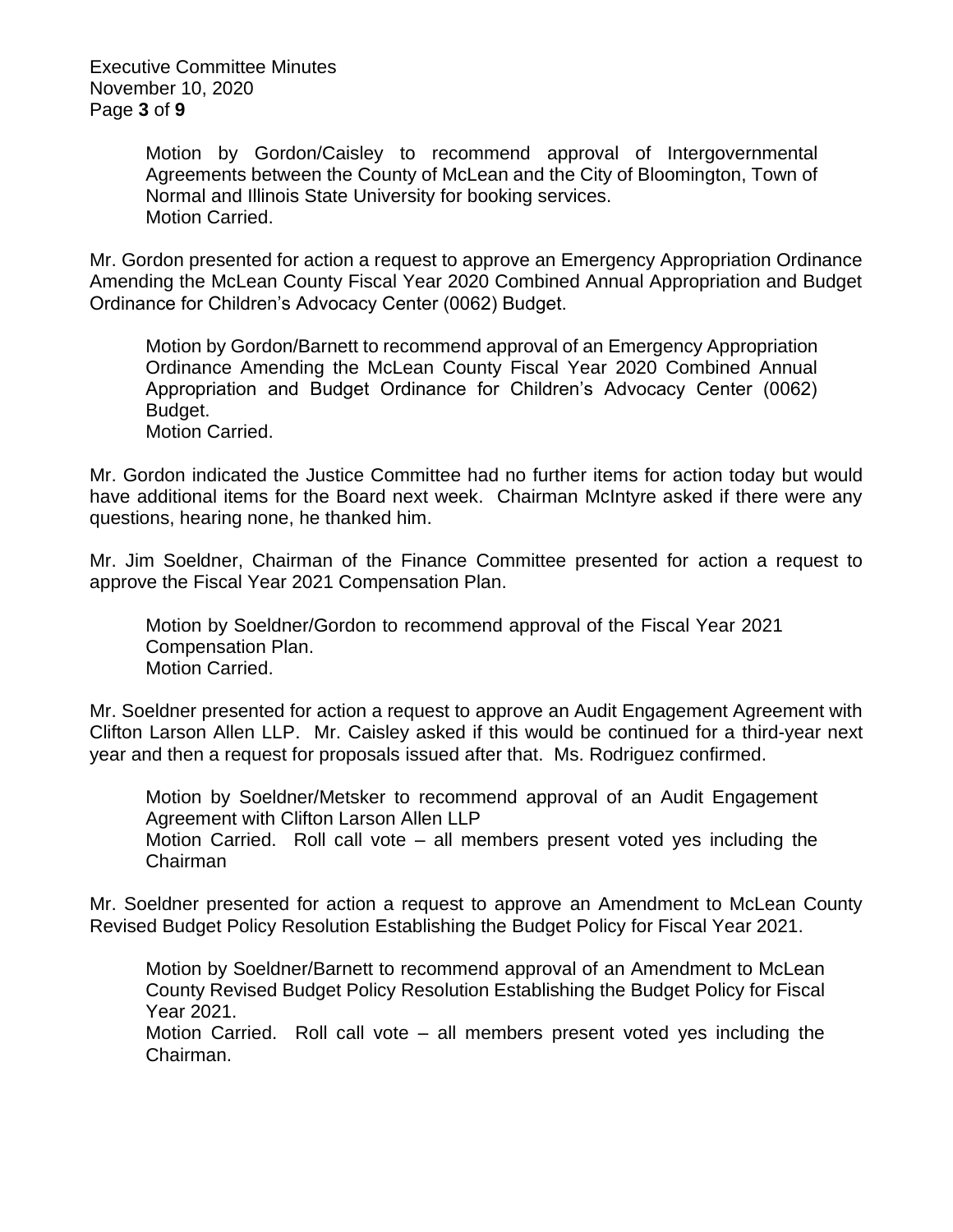Executive Committee Minutes November 10, 2020 Page **4** of **9**

Mr. Soeldner indicated they had nothing further to present for action today but would have items for the Board next week. Chairman McIntyre asked if there were any questions; hearing none, he thanked him.

Mr. Chuck Erickson, Chairman of the Land Use and Development Committee indicated they had no items for action today nor for the Board next week. Chairman McIntyre asked if the Committee had any questions, hearing none, he thanked her.

Mr. Josh Barnett, Chairman of the Property Committee presented for action a request to approve an Emergency Appropriation Ordinance Amending the McLean County Fiscal Year 2020 Combined Annual Appropriation and Budget Ordinance for the Facilities Department. Mr. Caisley asked the roof at the museum had last been repaired as he did not think it had been that long ago. Mr. Barnett said there were minor repairs done at that time, but it needs more work as some areas are failing and there are water issues that need to be taken care of. Mr. Caisley asked if the company who did the work last had provided a warranty. Mr. McIntyre indicated it had been on there for many years and went over some of the damage that now required it to be replaced and not just repaired. Mr. Barnett asked members to look at the video of the Property Committee meeting to get the in-depth presentation done by Mr. Scharnett.

Motion by Barnett/Gordon to recommend approval of an Emergency Appropriation Ordinance Amending the McLean County Fiscal Year 2020 Combined Annual Appropriation and Budget Ordinance for the Facilities Department. Motion Carried. Roll Call Vote – all members present voted yes including the Chairman.

Mr. Barnett presented for action a request to approve the Third Capital Improvement Agreement by and between the Public Building Commission and McLean County.

Motion by Barnett/Metsker to recommend approval of the Third Capital Improvement Agreement by and between the Public Building Commission and McLean County.

Motion Carried. Roll call vote – all members present voted yes including the Chairman.

Mr. Barnett indicated he had no further action items for the Committee but would have additional items for the Board next week. Chairman McIntyre asked if there were any questions; hearing none, he thanked him.

Ms. Camille Rodriguez, County Administrator presented for action a request to approve critical hire requests.

Motion by Metsker/Schafer to approve the critical hire requests. Motion Carried. Roll Call Vote - all members present voted yes including the Chairman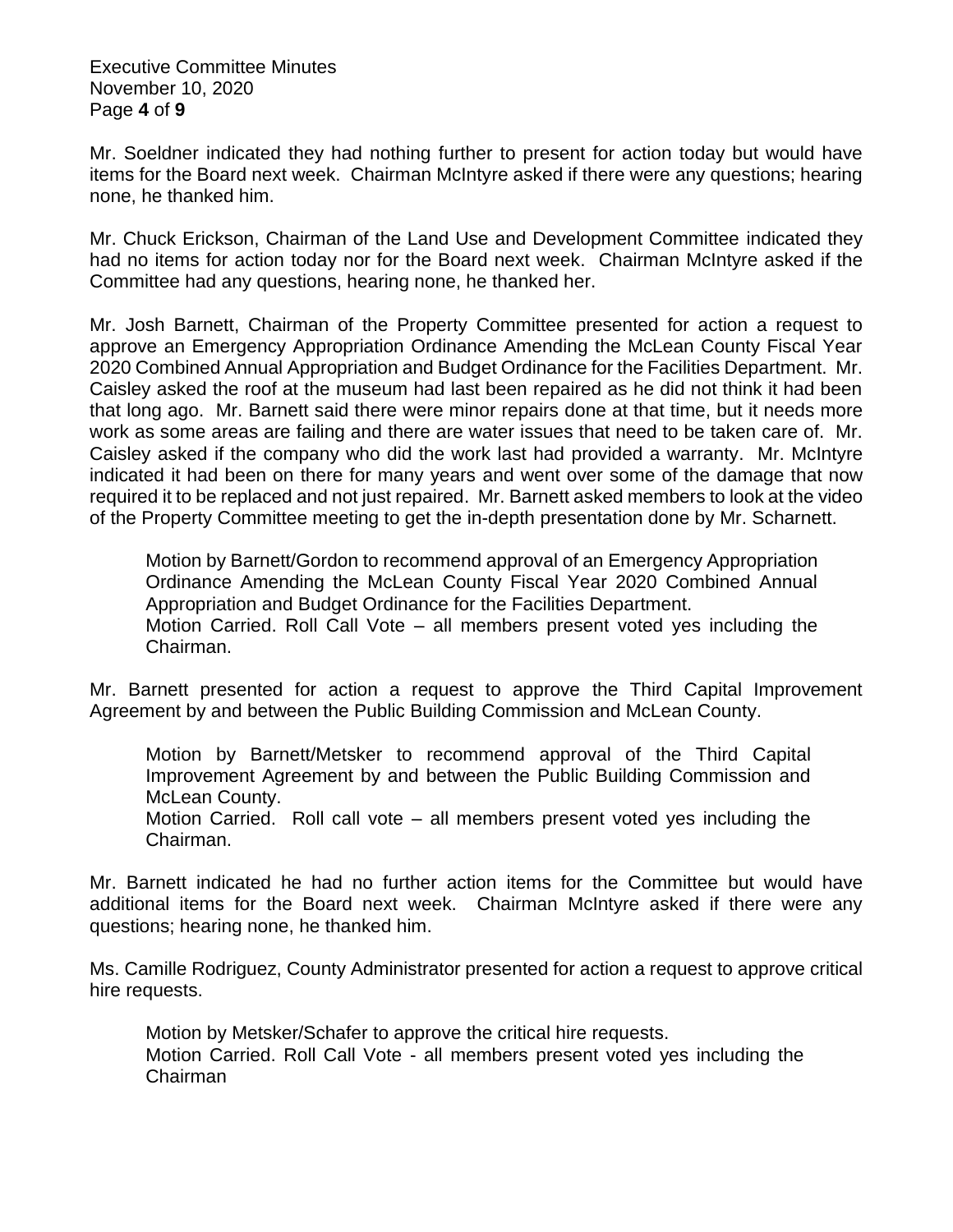Executive Committee Minutes November 10, 2020 Page **5** of **9**

Ms. Rodriguez presented for action a request to approve a Resolution of the Mclean County Board Continuing the Declaration of a Disaster Pursuant to Section 11 of the Illinois Emergency Management Agency Act.

Motion by Gordon/Schafer to recommend approval of Resolution of the Mclean County Board Continuing the Declaration of a Disaster Pursuant to Section 11 of the Illinois Emergency Management Agency Act. Motion Carried. Roll call vote – all members present voted yes including the Chairman.

Ms. Rodriguez presented for action a request to approve the Fiscal Year 2021 Recommended Budget for the Shared Sale Tax/Municipalities Fund 0007, County Board Department 0001, Mental Health Program 0060 and Non-Departmental 0099, Non-Departmental Program 0099. Ms. Trisha Malott, Behavioral Health Supervisor went over staff and programs provided in the department. She showed video of the Triage Center and discussed the newsletters they provide to the public. She went over changes in the budget changes including increases in salaries and fringe and supplies and decreases in services and supplies. Mr. Soeldner asked if there had been any issues with not having enough parking. She indicated she had not heard of any issues.

Ms. Wollrab asked about zero-dollar amount for COVID 19 funding in the budget. Ms. Dreyer indicated amount show as received in 2020 is for reimbursement through the CURES Act for receipts we submitted. Ms. Wollrab asked about unappropriated fund number. Cathy Dreyer indicated that figure was for the court system. Ms. Taylor confirmed that while they were unsure of the final figure that would be needed, they wanted to budget something in this line to show that funds would be utilized.

Motion by Schafer/Soeldner to recommend approval of the Fiscal Year 2021 Recommended Budget for the Shared Sale Tax/Municipalities Fund 0007, County Board Department 0001, Mental Health Program 0060 and Non-Departmental 0099, Non-Departmental Program 0099 Motion Carried.

Ms. Rodriguez presented for action a request to approve the General Fund 0001, County Board Department 0001, Legislation & Policy Program 0001. Ms. Wollrab asked about the unappropriated fund balance and what they would anticipate having at the end of the year because of the proposed budget. Ms. Rodriguez provided a balance as of October 31<sup>st</sup>. Ms. Wollrab asked what the figure would be after we figure in the amounts needed for next year's budget. Ms. Dreyer indicated they had not needed to utilize fund balance. Ms. Wollrab asked about the amount they budgeted to come from fund balance. Ms. Dreyer indicated budgeted to use \$420,000 if needed. Mr. Soeldner noted from Finance meeting we will receive less from State in PPRT and investments are receiving less interest. Ms. Metsker noted amount from fund balance. Mr. Caisley asked if Counties are concerned about Department of Revenue not collecting all taxes from sales by out of state businesses. Mr. McIntyre stated he could not speak for the State of Illinois as to whether they are receiving the full amount of use tax. Ms. Wollrab noted that amount in packet was not the total amount of fund balance or the % that will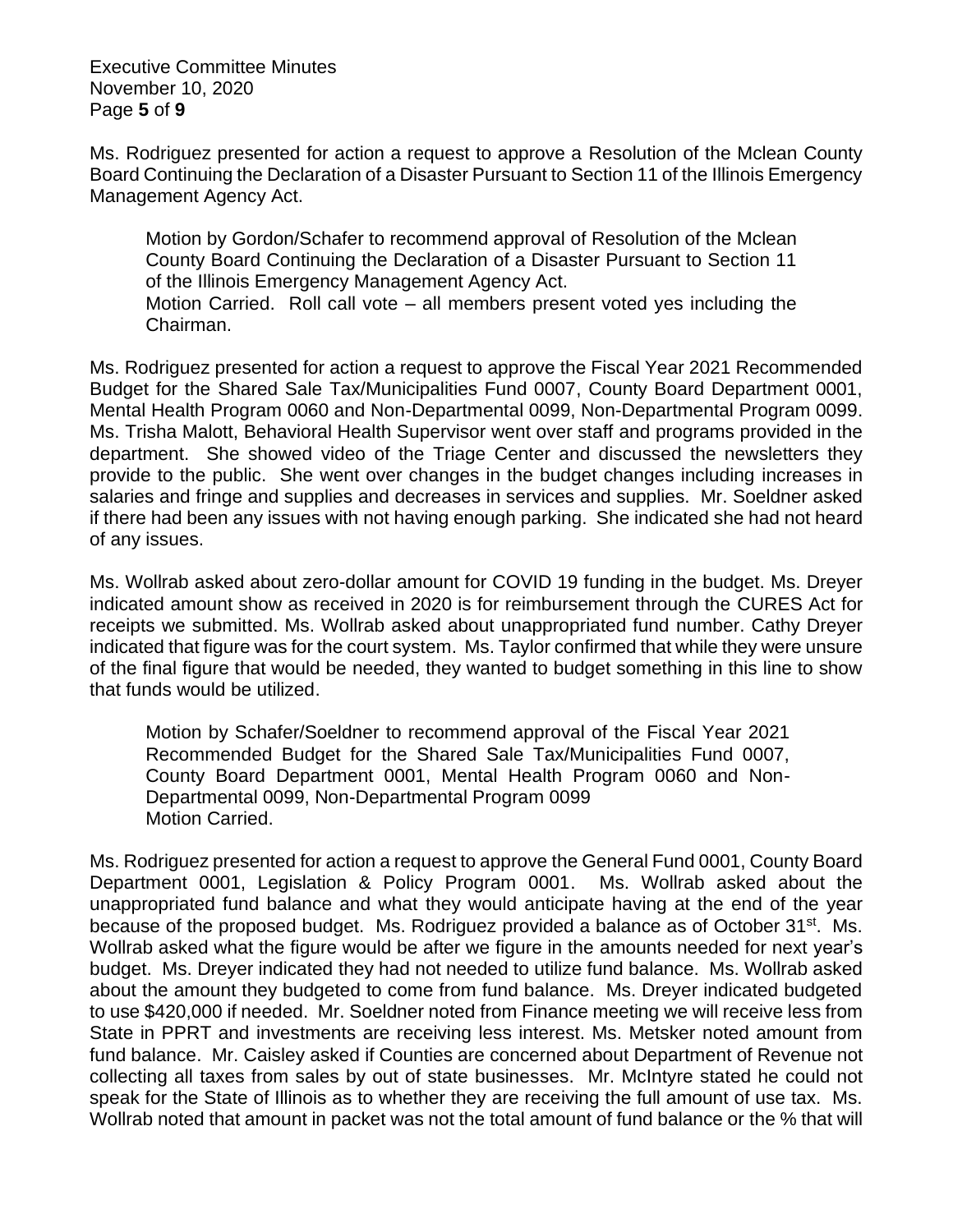Executive Committee Minutes November 10, 2020 Page **6** of **9**

be in the fund after budgeted amount taken into consideration. Mr. McIntyre indicated 15% is a goal. Ms. Schafer reminded the committee the graduated tax amendment did not pass so there will probably be some cuts to the State budget that would roll down to the amounts we receive. Ms. Schafer noted will be very hard to predict fund balance for next year based on these factors.

Motion by Metsker/Barnett to recommend approval of the General Fund 0001, County Board Department 0001, Legislation & Policy Program 0001 Motion Carried. Roll Call Vote – all members present voted yes including the Chairman

Ms. Rodriguez presented the recent employment activity report. Chairman asked if there were any questions, hearing none he thanked her.

Vice Chairman Soeldner presented for consideration and approval the 2021 Departmental Budgets under the Oversight of the Executive Committee and Finance Committee. Chairman McIntyre asked if there was anything Mr. Soeldner wanted to note. Mr. Soeldner stated they tried to do the most they could with the funds available. Chairman McIntyre asked if there were any questions; hearing none he moved onto the Justice Committee.

Chairman Gordon presented for consideration and approval the 2021 Departmental Budgets under the Oversight of the Justice Committee. Chairman McIntyre asked if there was anything he wanted to note. Mr. Gordon indicated that felt they had been very through thorough the process and felt good about the outcome. Chairman McIntyre asked if there were any questions; hearing none he moved on to the Land Use and Development Committee.

Chairman Erickson presented for consideration and approval the 2021 Departmental Budgets under the Oversight of the Land Use and Development Committee. Chairman McIntyre asked if there was anything he wanted to note. Mr. Erickson indicated there was not. Chairman McIntyre asked if there were any questions; hearing none he moved on to the Property Committee.

Chairman Barnett presented for consideration and approval the 2021 Departmental Budgets under the Oversight of the Property Committee. Chairman McIntyre asked if there was anything he wanted to note. Mr. Barnett did not have anything to note and thanked Staff for their assistance. Chairman McIntyre asked if there were any questions; hearing none he move on to the Transportation Committee.

Chairman Caisley presented for consideration and approval the 2021 Departmental Budgets under the Oversight of the Transportation Committee. Chairman McIntyre asked if here was anything he wanted to note. Mr. Caisley indicated the Highway Department was a large part of the budget and felt good about the budget and capital plan that had been put forward. Chairman McIntyre asked if there were any questions; hearing none, he moved to the Health Committee.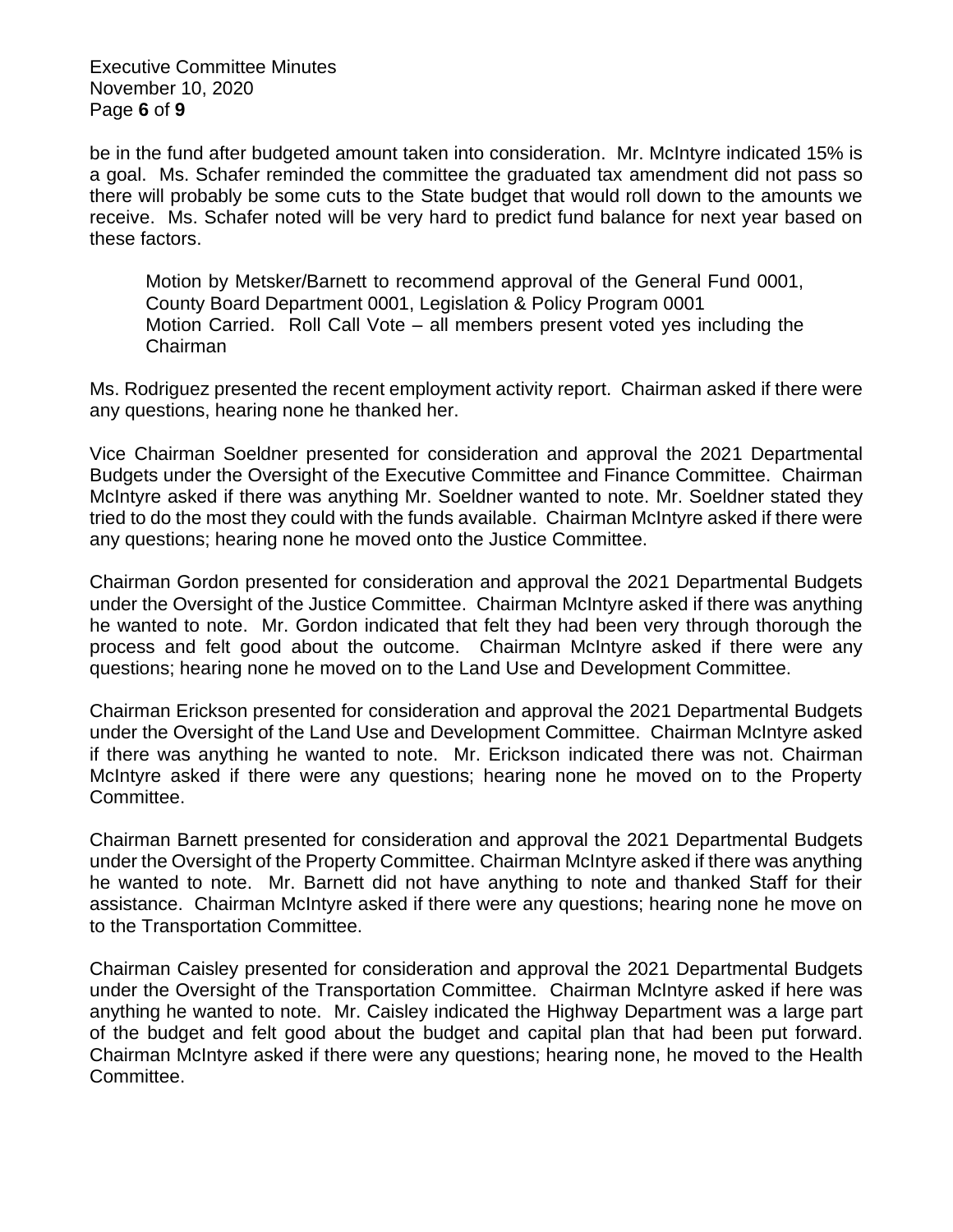Executive Committee Minutes November 10, 2020 Page **7** of **9**

Chairman Schafer presented for consideration and approval the 2021 Department Budgets under the Oversight of the Health Committee. Chairman McIntyre asked if there was anything she wanted to note. Ms. Schafer noted progress being made at the Nursing Home and felt there may need to be adjustments to the Health Department Budget as they address the pandemic. Chairman McIntyre asked if there were any questions; hearing none, he thanked all members for their time and consideration during this budget season.

Motion for 4I1a-g by Schafer/Metsker to recommend approval of the 2021 all Departmental Budgets under the all of the Oversight Committees. Motion Carried. Roll Call Vote – all members present voted yes including the Chairman

Chairman McIntyre presented a request to approve the Fiscal Year 2020 Combined Annual Appropriation and Budget Ordinance, as recommended by the various Oversight Committees.

Motion by McIntyre/Soeldner to recommend approval of the Fiscal Year 2020 Combined Annual Appropriation and Budget Ordinance, as recommended by the Oversight Committees.

Motion Carried. Roll Call Vote – all members present voted yes including the Chairman

Chairman McIntyre presented for action a request to approve the McLean County 2020 Tax Levy Ordinance.

Motion by McIntyre/Schafer to recommend approval of the McLean County 2020 Tax Levy Ordinance.

Motion Carried. Roll Call Vote – all members present voted yes including the Chairman

Chairman McIntyre presented for action a request to approve an Amendment to the Full Time Equivalent (FTE) Resolution for Fiscal Year 2021.

Motion by McIntyre/Metsker to recommend approval of an Amendment to the Full Time Equivalent (FTE) Resolution for Fiscal Year 2021. Motion Carried. Roll Call Vote – all members present voted yes including the

Chairman

Chairman McIntyre presented for action a request to approve the Five-Year Capital Improvement Plan, as recommended by the various Oversight Committees. He reminded the Committee that this a plan and that budgets fall under several department and committees and has always been presented to the Board for approval as a formality.

Motion by McIntyre/Soeldner to recommend approval of the Five-Year Capital Improvement Plan, as recommended by the various Oversight Committees. Motion Carried. Roll Call Vote – all members present voted yes including the Chairman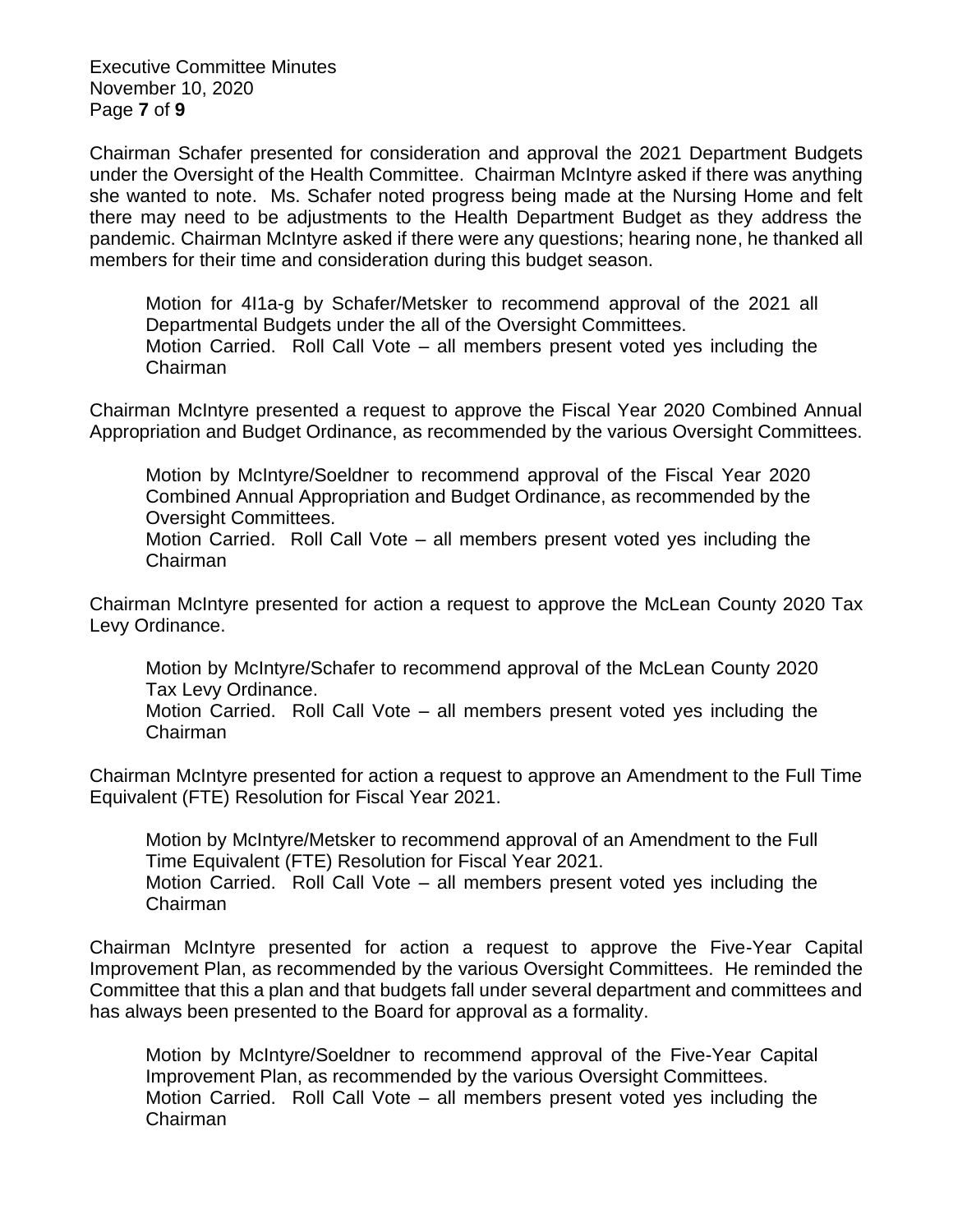Executive Committee Minutes November 10, 2020 Page **8** of **9**

Chairman McIntyre asked if there was any other business, hearing none he moved to the payment of the bills.

Chairman McIntyre presented for approval bills in the amount of \$426,764.70 for the General Fund, Shared Sales Tax and Veterans Assistance and bills in the amount of \$ 41,705.00 for Regional Planning.

| MCLEAN COUNTY BOARD COMMITTEE REPORT<br>AS OF 10/29/2020<br><b>EXPENDITURE SUMMARY BY FUND</b><br><b>Executive Committee</b> |                                                                                                   |               |                                                                   |                                                                |  |
|------------------------------------------------------------------------------------------------------------------------------|---------------------------------------------------------------------------------------------------|---------------|-------------------------------------------------------------------|----------------------------------------------------------------|--|
| <b>FUND</b><br>0001<br>0007<br>0136                                                                                          | <b>FUND TITLE</b><br>GENERAL FUND<br>Shared Sales Tax/Municipalities<br>VETERANS ASSISTANCE COMM. | PENDING TOTAL | <b>PREPAID TOTAL</b><br>\$388,136.36<br>\$34,601,19<br>\$4,027.15 | <b>FUND TOTAL</b><br>\$388,136.36<br>\$34,601.19<br>\$4,027,15 |  |
| <b>COMMITTEE CHAIRMAN</b>                                                                                                    | Tohisminist                                                                                       |               | \$426,764.70                                                      | \$426,764.70                                                   |  |

## MCLEAN COUNTY BOARD COMMITTEE REPORT PAGE 1 OF 4 AS OF 10/29/2020

**EXPENDITURE SUMMARY BY FUND** 

**Regional Planning** 

| <b>FUND</b> | <b>FUND TITLE</b> | <b>PENDING TOTAL</b> | <b>PREPAID TOTAL</b> | <b>FUND TOTAL</b> |
|-------------|-------------------|----------------------|----------------------|-------------------|
| 0010        | Regional Planning |                      | \$41,705.00          | \$41,705.00       |
|             |                   |                      | \$41,705.00          | \$41,705.00       |

Totas Mint COMMITTEE CHAIRMAN

Motion by Metsker/Caisley to approve payment of the General Fund, Shared Sales Tax and Veterans Assistance Invoices. Motion Carried. Roll Call Vote: All members present voted yes including Chairman McIntyre

Chairman McIntyre indicated there was no further business to come before the Committee and adjourned the meeting at 5:46 p.m.

Respectfully Submitted,

Julie A. Morlock

Julie Morlock